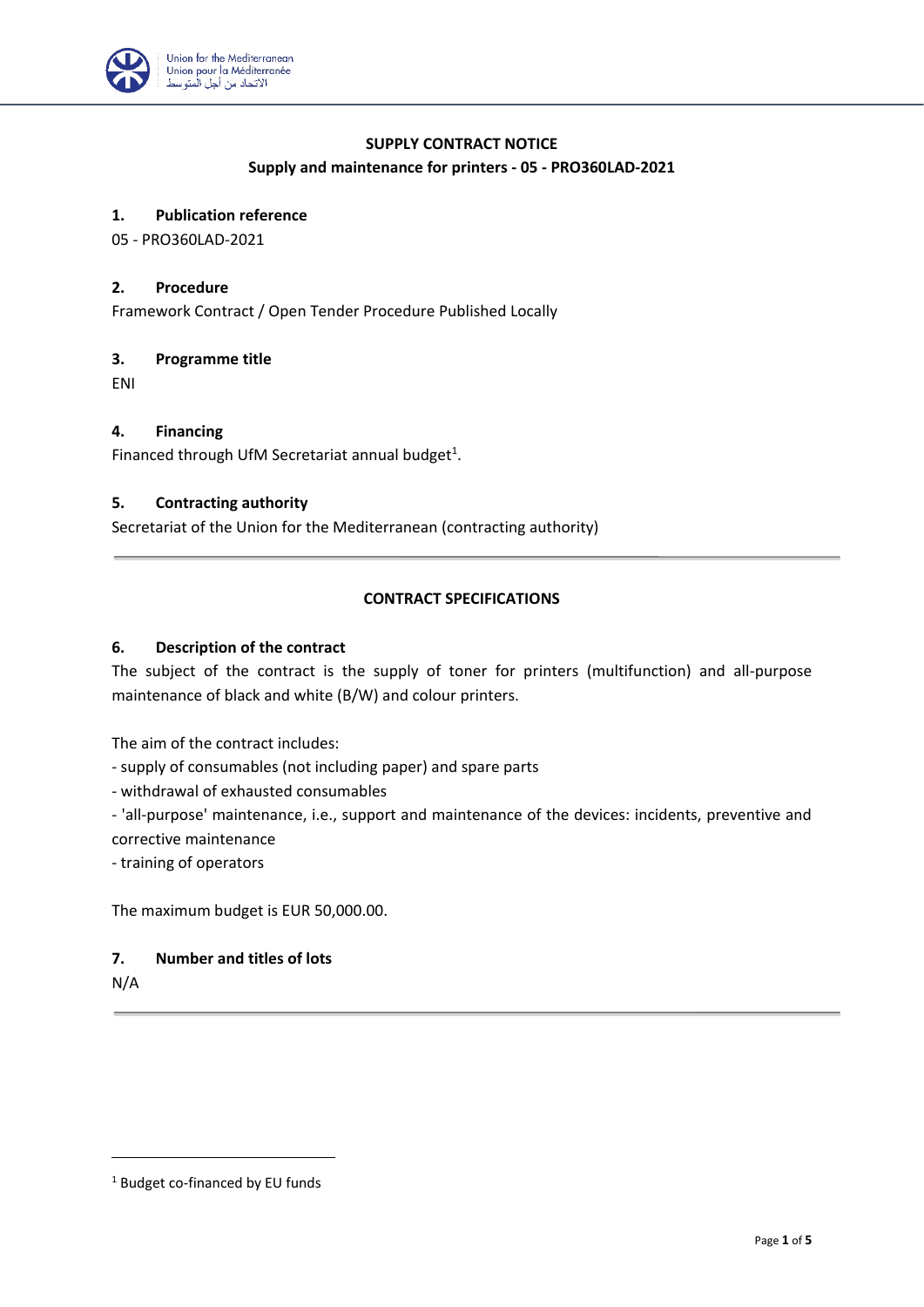

### **TERMS OF PARTICIPATION**

# **8. Eligibility and rules of origin**

Participation in tendering is open on equal terms to natural and legal persons (participating either individually or in a grouping (consortium) of tenderers), which are effectively established in a Member State or a country, territory or region mentioned as eligible by the relevant regulation/basic act governing the eligibility rules for the grant as per [Annex a2a](https://ec.europa.eu/europeaid/prag/annexes.do?annexName=A2a&lang=en) to the Practical Guide. Participation is also open to international organisations. The participation of an ineligible natural or legal person will result in the automatic exclusion of that person. In particular, if that ineligible person belongs to a consortium, the whole consortium will be excluded.

All supplies under this contract may originate from any country.

### **9. Grounds for exclusion**

Tenderers must submit a signed declaration, included in the tender form for a supply contract, to the effect that they are not in any of the situations listed in Section 2.6.10.1 of the practical guide.

### **10. Number of tenders**

Tenderers may not submit a tender for a variant solution in addition to their tender for the supplies required in the tender dossier.

## **11. Tender guarantee**

N/A

# **12. Performance guarantee**

No performance guarantee is required.

# **13. Information meeting and/or site visit**

No information meeting is planned

### **14. Tender validity**

Tenders must remain valid for a period of 90 days after the deadline for submission of tenders. In exceptional circumstances, the contracting authority may, before the validity period expires, request that tenderers extend the validity of tenders for a specific period (see para 8.2 of the instructions to tenderers).

### **15. Period of implementation of tasks**

The time limits for delivery/maintenance shall be 72 hours as a maximum.

The period of implementation of task is 48 months from the commencement date.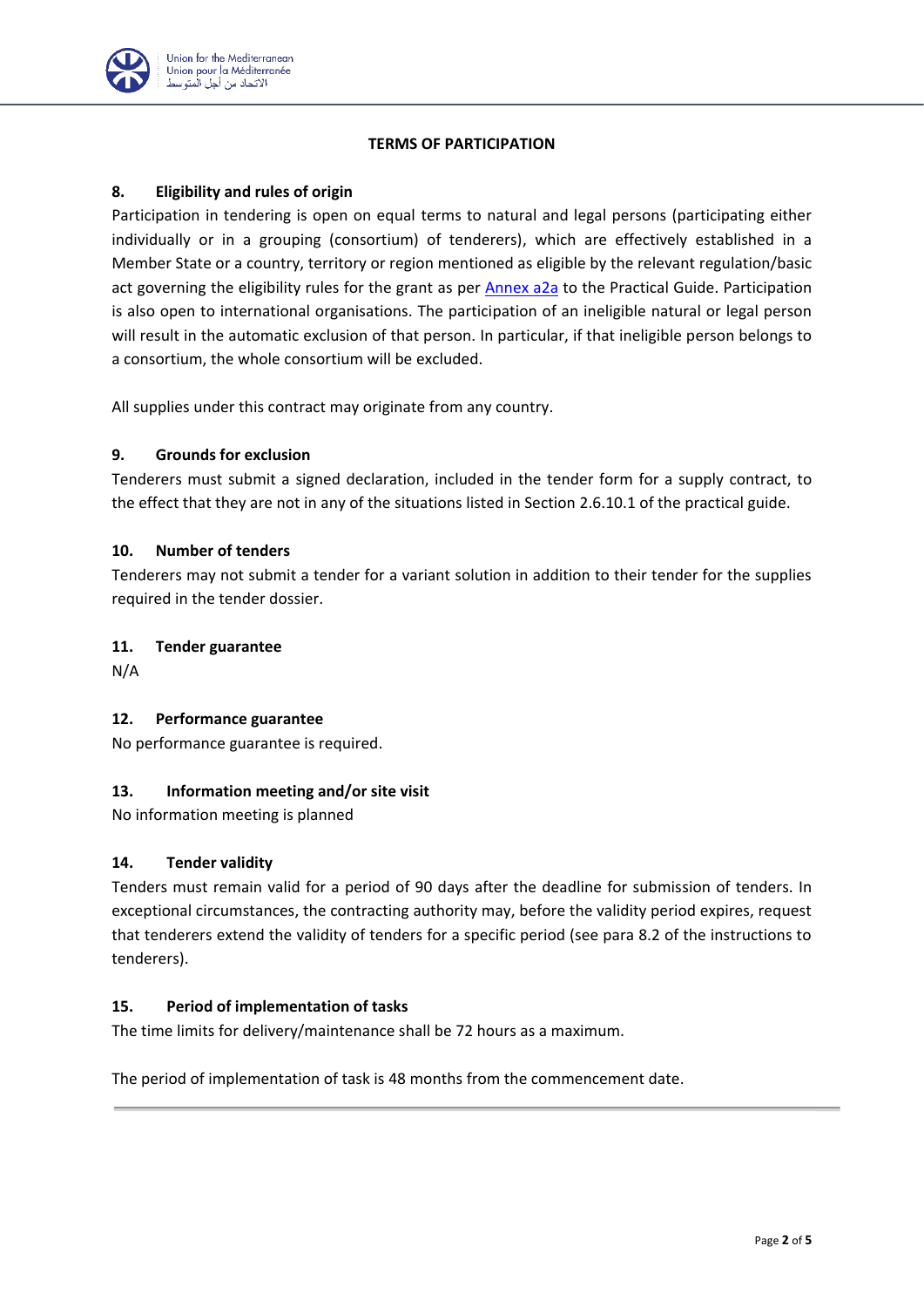

### **SELECTION AND AWARD CRITERIA**

## **16. Selection criteria**

The following selection criteria will be applied to tenderers. In the case of tenders submitted by a consortium, these selection criteria will be applied to the consortium as a whole:

**1) Economic and financial capacity of tenderer** (based on i.a. item 3 of the tender form for a supply contract). In case of tenderer being a public body, equivalent information should be provided. - Average annual turnover for the tenderer at least 50,000.00 € for the last two years (2019 and 2020).

**2) Professional capacity of tenderer** (based on i.a. item 4 of the tender form for a supply contract). The reference period which will be taken into account will be the last 5 years from submission deadline.

- A minimum of 4 staff resources of which at least 2 with related expertise to the proposed contract / or staff resources with related expertise to the proposed contract.

**3) Technical capacity of tenderer** (based on i.a. items 5 of the tender form for a supply contract). The reference period which will be taken into account will be the last 3 years preceding the submission deadline.

**-** The tenderer has delivered supplies under at least two contracts in the field of this tender which were implemented during the following period: 15/12/2018 to 15/12/2021

This means that the contract the tenderer refers to could have been started or completed at any time during the indicated period but it does not necessarily have to be started and completed during that period, nor implemented during the entire period. Tenderers are allowed to refer either to projects completed within the reference period (although started earlier) or to projects not yet completed. In the first case the project will be considered in its whole if proper evidence of performance is provided (statement or certificate from the entity which awarded the contract, final acceptance). In case of projects still on-going only the portion satisfactorily completed during the reference period will be taken into consideration. This portion will have to be supported by documentary evidence (similarly to projects completed) also detailing its value

### Capacity-providing entities

An economic operator may, where appropriate and for a particular contract, rely on the capacities of other entities, regardless of the legal nature of the links which it has with them. If the tenderer relies on other entities it must prove to the contracting authority that it will have at its disposal the resources necessary for performance of the contract by producing a commitment on the part of those entities to place those resources at its disposal. Such entities, for instance the parent company of the economic operator, must respect the same rules of eligibility and notably that of nationality, as the economic operator relying on them and must comply with the selection criteria for which the economic operator relies on them. Furthermore, the data for this third entity for the relevant selection criterion should be included in the tender in a separate document. Proof of the capacity will also have to be provided when requested by the contracting authority.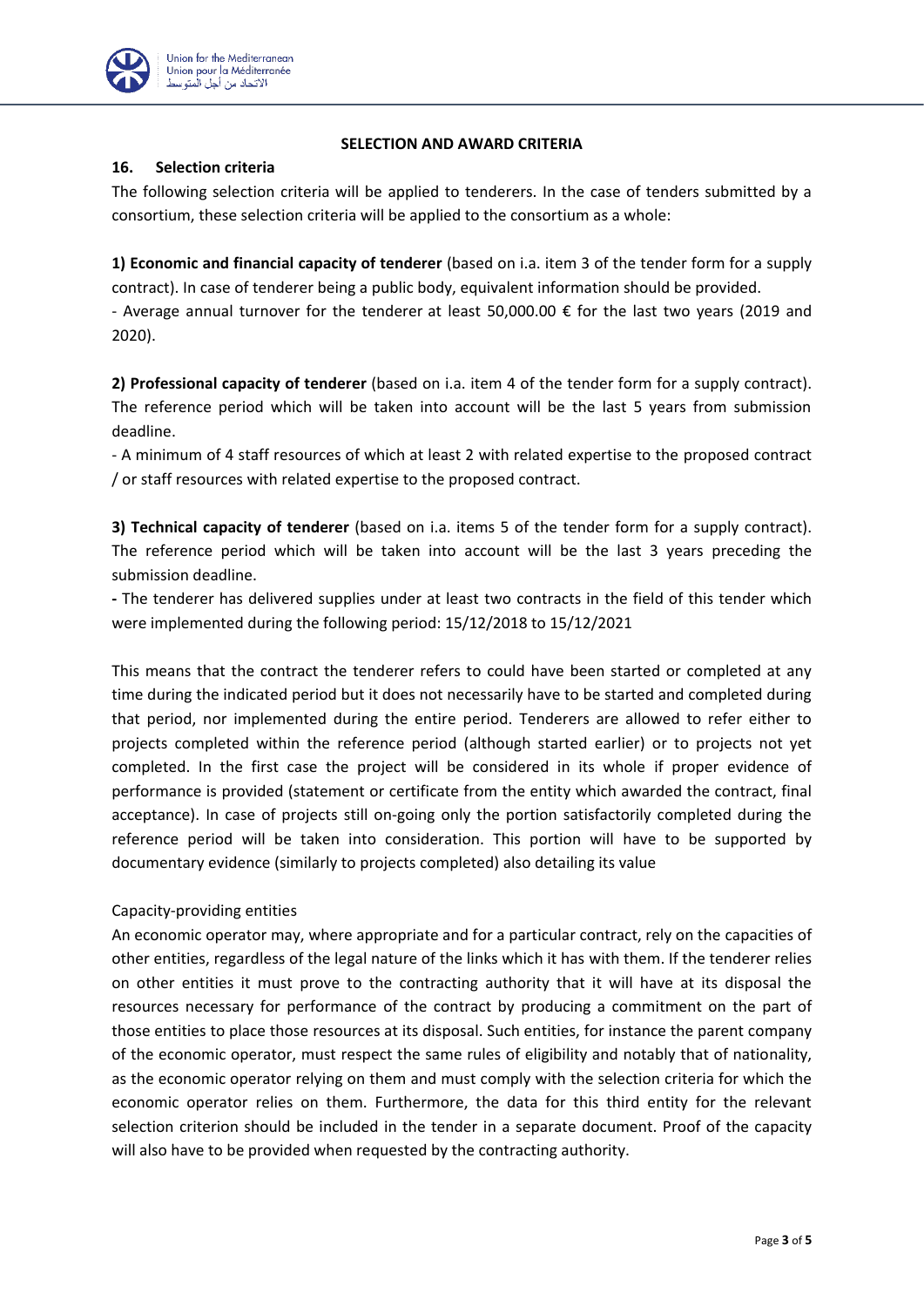

With regard to technical and professional criteria, a tenderer may only rely on the capacities of other entities where the latter will perform the tasks for which these capacities are required.

With regard to economic and financial criteria, the entities upon whose capacity the tenderer relies, become jointly and severally liable for the performance of the contract.

### **17. Award criteria**

Lowest Price

#### **TENDERING**

#### **18. How to obtain the tender dossier**

The tender dossier is available from the following Internet address: [https://ufmsecretariat.org/work](https://ufmsecretariat.org/work-with-us/procurement/)[with-us/procurement/.](https://ufmsecretariat.org/work-with-us/procurement/) The tender dossier is also available from the contracting authority. Tenders must be submitted using the standard tender form for a supply contract included in the tender dossier, whose format and instructions must be strictly observed.

Tenderers with questions regarding this tender should send them in writing to [procurement@ufmsecretariat.org](mailto:procurement@ufmsecretariat.org) (mentioning the publication reference shown in item 1) at the latest 21 days before the deadline for submission of tenders given in item 19. The contracting authority must reply to all tenderers' questions at the latest 11 days before the deadline for submission of tenders. Eventual clarifications or minor changes to the tender dossier shall be published at the latest 11 days before the submission deadline on [https://ufmsecretariat.org/work](https://ufmsecretariat.org/work-with-us/procurement/)[with-us/procurement/.](https://ufmsecretariat.org/work-with-us/procurement/)

### **19. Deadline for submission of tenders**

The tender must be sent before the date and time limit for submission.

Tenders must be submitted in English exclusively to the contracting authority to the following address: [procurement@ufmsecretariat.org](mailto:procurement@ufmsecretariat.org) before the 15<sup>th</sup> of December 2021 at 13:00 hours (Barcelona time).

Any tender submitted to the contracting authority after this deadline will not be considered.

#### **How tenders may be submitted**

Tenders must be submitted by e-mail bearing the words "E-mail  $A -$  Technical offer & Financial offer - 05 - PRO360LAD-2021"

In addition, a 2nd e-mail bearing the words "E-mail B – passwords - 05 - PRO360LAD-2021" with the passwords of the folders sent in e-mail called "E-mail A — Technical offer & Financial offer - 05 - PRO360LAD-2021" is required.